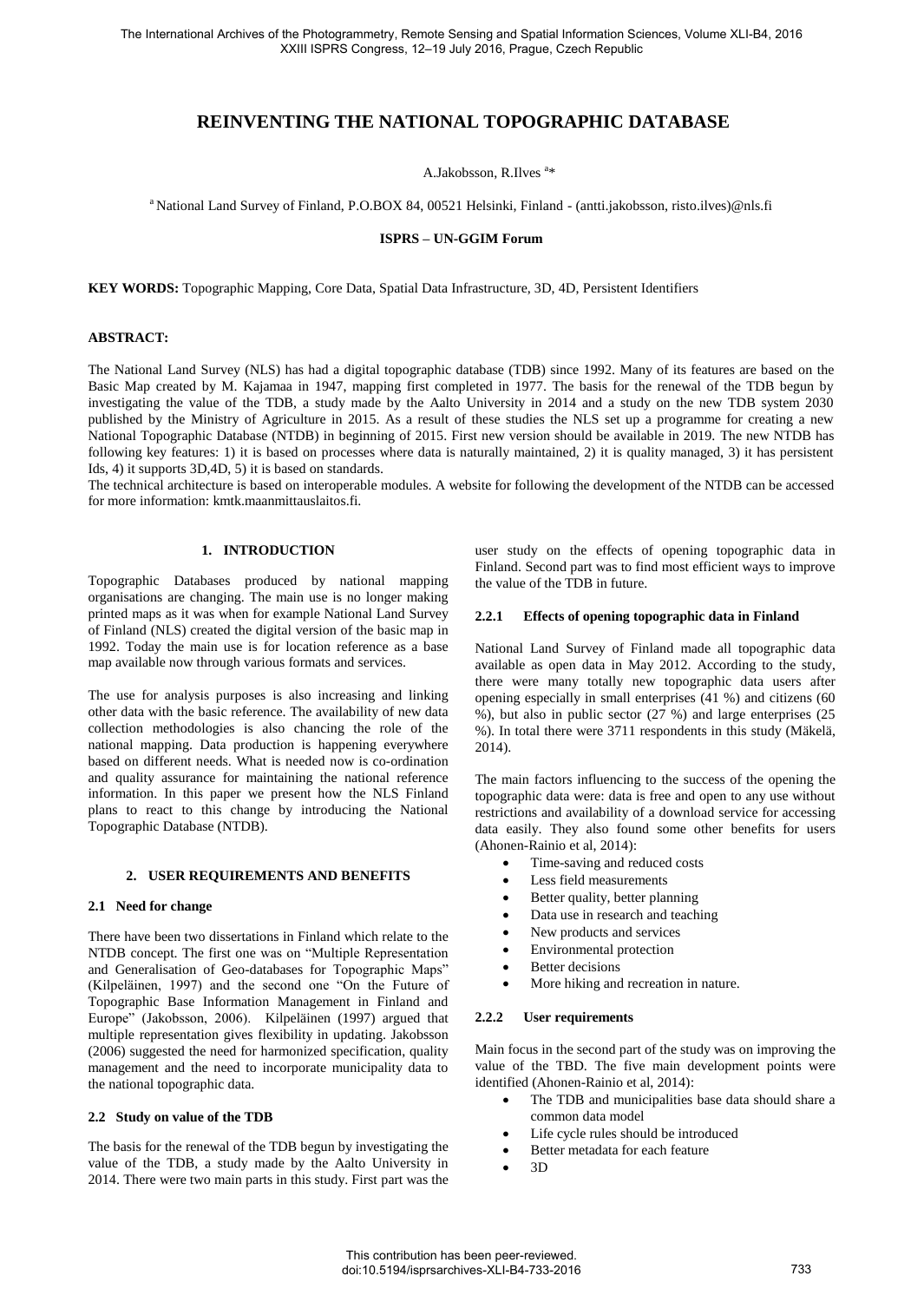24/7 available download and web services.

#### **2.3 Study on the TDB in 2030**

The Ministry of Agriculture and Forestry made a study on the vision for the national TDB in 2030 (MMM, 2015). In all 74 organizations were interviewed during 2014.

The aim was to increase the usage of the TDB and save costs in production. The co-ordination should still be kept within government but all other options were considered. The main outcomes of the interviews were:

- The TDB and municipalities base data should share a common data model
- The TDB should be interoperable with other public (topographic) data
- Updating may be shared with other organizations (if needed)
- Persistent identifiers should be set for main features
- Not necessary universal classification of land cover
- 3D and life cycle rules
- Planning information to be maintained in a separate dataset
- Base information financed by the government
- Data may be charged if massive use within commercial services
- Use conditions may vary
- Separate legislation should be introduced.

# **3. THE NTDB CONCEPT**

## **3.1 Programme to create the new NTDB**

In 2015 the NLS decided to establish a programme for creating the new National Topographic Database (NTDB). The target for this programme was set for 2019. By then we should have a first new operational system in place.

The changes we seek to introduce are:

- Feature types are critically reviewed. Only needed data should be included. This could mean for example that only basic geometry is included and all other attribute information is kept somewhere else
- The NTDB is considered to be a basic registry and linked with other basic registries
- Updating is linked with processes where information originates
- The NTDB supports 3D and 4D
- Quality is managed
- Co-operation is a key
- Existing data is used and linked to the system
- Data is open but also data protection is maintained for sensitive and personal data
- New system should introduce return on investment (ROI)
- Use on public safety has a high priority.

As a starting point three projects within the programme were initiated. The first project is a pilot project on buildings. There we will demonstrate the whole process from data collection to data use. In this project open source solutions have a priority. The second project is defining new data quality management process for the NTDB and the third project was defining the

persistent IDs. In beginning of 2016 five new pilot projects were initiated. These will pilot the persistent IDs, generalisation between NTDB City and Topo layers, automation of production using laser scanned and other remote sensing data, use of UAV and mobile production for the NTDB City and crowd sourcing. In addition we are now building the common data model, processes (business and technical) and the technical architecture. During 2017-2018 implementation of the new system will be completed.

## **3.2 Content**

Figure 1 depicts the planned content for the NTDB. The principal idea is that the NTDB builds the basic location reference connecting to other basic registers which maintain attribute information. Connection to the thematic information is looser offering still the basic reference.

Themes we are considering to include are

- Hydrography
	- Land Cover/Land use
- Buildings
- Road addresses
- Transportation network
- Pipelines and electrical network
- Governmental Facilities (schools and hospitals)

Strongly linked themes include

- Building data and addresses (maintained by the Population Register Centre)
- Public road attributes (maintained by the Road
- Authority)<br>Hydrology (maintained by the Finnish Environment Institute)
- Land Use (maintained by the Finnish Environment Institute)
- Protected Sites (maintained by the Finnish Enviroment Instute and other agencies)
- Cadastral Parcels (maintained by the NLS)
- Administrative Units (maintained by the NLS)
- Planning information (maintained by municipalities)
- Land Parcels (maintained by Agency for Rural Affairs)
- Forestry (maintained by Forest Centre).



Figure 1**.** Content of the NTDB and connections with other governmental agencies and data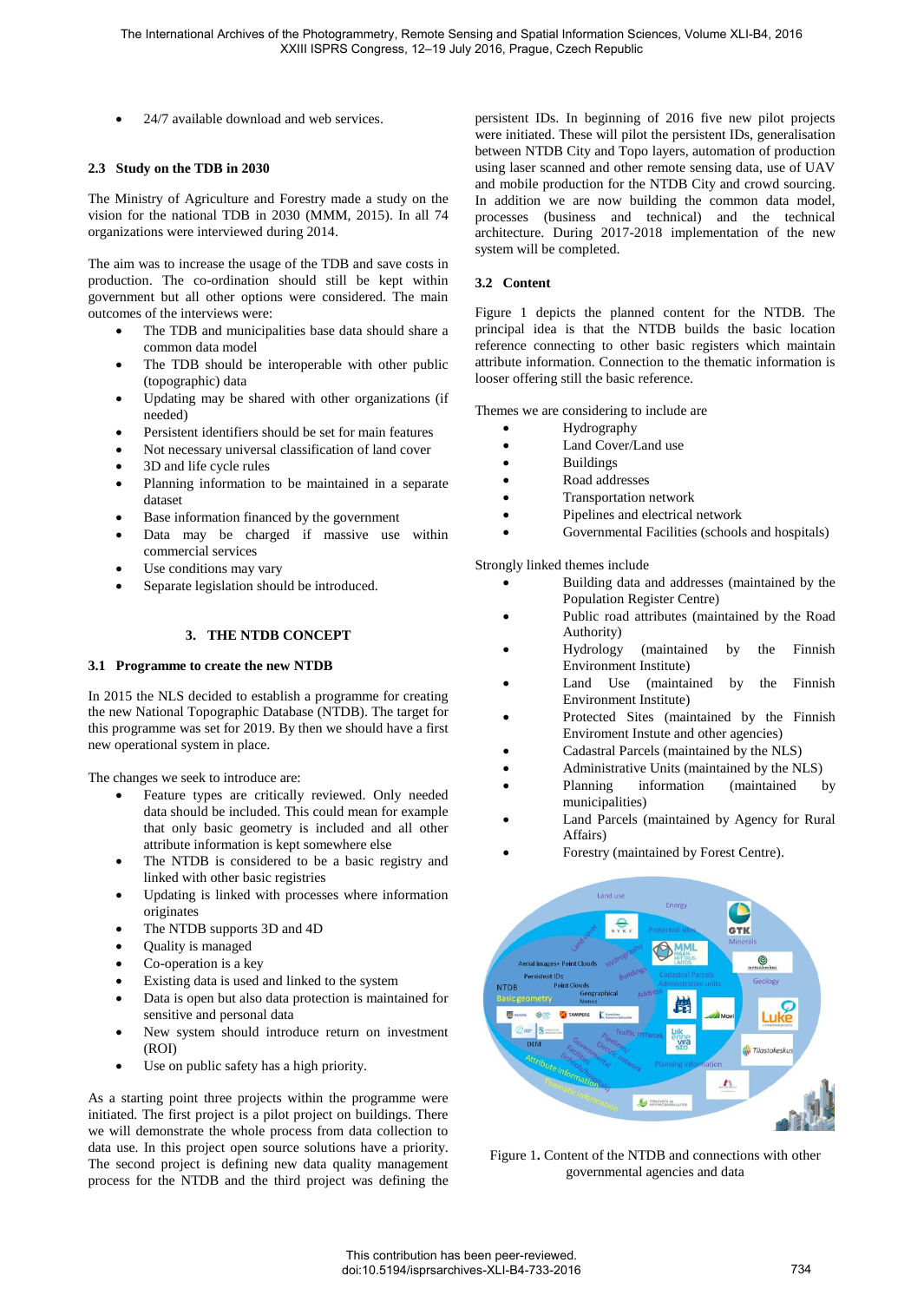#### **3.3 Level of details in Features and Geographical Areas**

For feature level of details (LoD) we plan to utilise the CityGML classification. The basic idea on level of details is as follows:

- Class A: A city centre, features are represented in LoD2 (or better if available from plans).
- Class B: Other densely populated area or industrial area, features are represented in LoD2. Class B may also contain shore areas with recreational activities.
- Class C: Other area, features are represented in LoD1 or LoD2

The class A and B areas should have data from the municipalities and class C areas are coming from the NLS.

## **3.4 Division of work**

National Land Survey goal is to stop duplication of work. If a municipality is keeping its basic geographical information upto-date then the NTDB incorporate this data. There is a possibility that an agreement on cost sharing is agreed between a municipality and the NLS in some areas of maintenance (e.g. laser scanning)

National Land Survey does a lot of co-operation with other public administration organizations. Here we also want to avoid duplication of work. One already achieved example is the National Aerial Imaging Programme (NLS, 2015) agreed between the NLS, the Finnish Forest Centre and the Agency for Rural Affairs.

## **4. TECHNICAL ARCHITECTURE**

As the project is in the beginning we only have draft technical architecture available. Figure 2 illustrates the basic principles. The existing NLS's TDB maintenance environment will be continued at least until 2020. It will be used for periodical updating of the NTDB. For the municipalities two options are offered. They may utilize the NTDB directly with an editing interface or they may create an interface using they own GIS solution. Number of modules needed for the NTDB has also been identified. These modules include:

- Plan: Management of schemas and data models
- Edit: Editing, including a 3D Edit
- Validate: Validating a schema
- Coordinate Transformation: Co-ordinate transformation (local to national)
- Schema Transformation: Schema transformation service
- Quality: Validating data quality
- Change: Change management (if persistent ID is not managed)
- Synchronisation: Changes updated to and from the NTDB with changes log and persistent ID
- Publish: publishing products
- Generalisation: Making a generalisation between layers
- User Feedback: Management of feedback
- Process management: Management of processes
- API: Application Programming Interface



Figure 2. Technical Architecture of the NTDB

The preference is towards open source modules if available.

## **5. CONCLUSIONS**

Similar initiatives are already implemented in Netherlands, Denmark, Sweden, Switzerland and Norway. The European Location Framework project (Jakobsson, 2012) has developed many concepts and modules that will be utilized in this national development project. For example quality gatekeeper concept, quality rules, generalisation, edge matching and change detection tools will be utilized. National Topographic Database will create an open collaboration platform building a key component for the Finnish National Spatial Data Infrastructure.

## **REFERENCES**

Ahonen-Rainio, P., Mäkelä J., Virrantaus, K., 2014. Menetelmä avoimen maastotiedon vaikuttavuuden arvioimiseksi. ("Method to evaluate value of the open topographic data").

[http://www.maanmittauslaitos.fi/sites/default/files/aalto\\_maastot](http://www.maanmittauslaitos.fi/sites/default/files/aalto_maastotietojen_vaikuttavuus_tutkimus2014.pdf) [ietojen\\_vaikuttavuus\\_tutkimus2014.pdf.](http://www.maanmittauslaitos.fi/sites/default/files/aalto_maastotietojen_vaikuttavuus_tutkimus2014.pdf)

Jakobsson, A., 2006. On the Future of Topographic Base Information Management in Finland and Europe. Doctoral dissertation. Helsinki University of Technology, http://lib.tkk.fi/Diss/2006/isbn9512282062/,180 p +annexes.

Jakobsson, A., 2012. Introducing a New Paradigm for Provision of European Reference Geo-Information – Case Study of the European Location Framework Concept, In: Jobst M. (ed.), Service Oriented Mapping 2012, JOBST Media Präsentation Management Verlag. Wien 2012, pp. 51-62.

Kilpeläinen, T. 1997. Multiple Representation and Generalization of Geo-Databases for Topographic Maps. Doctoral dissertation, Helsinki University of Technology.Publications of the Finnish Geodetic Institute, N:o 124, Kirkkonummi, 229 p.

MMM, 2015. Ministry of Agriculture and Forestry: Report of Topographic database 2030.